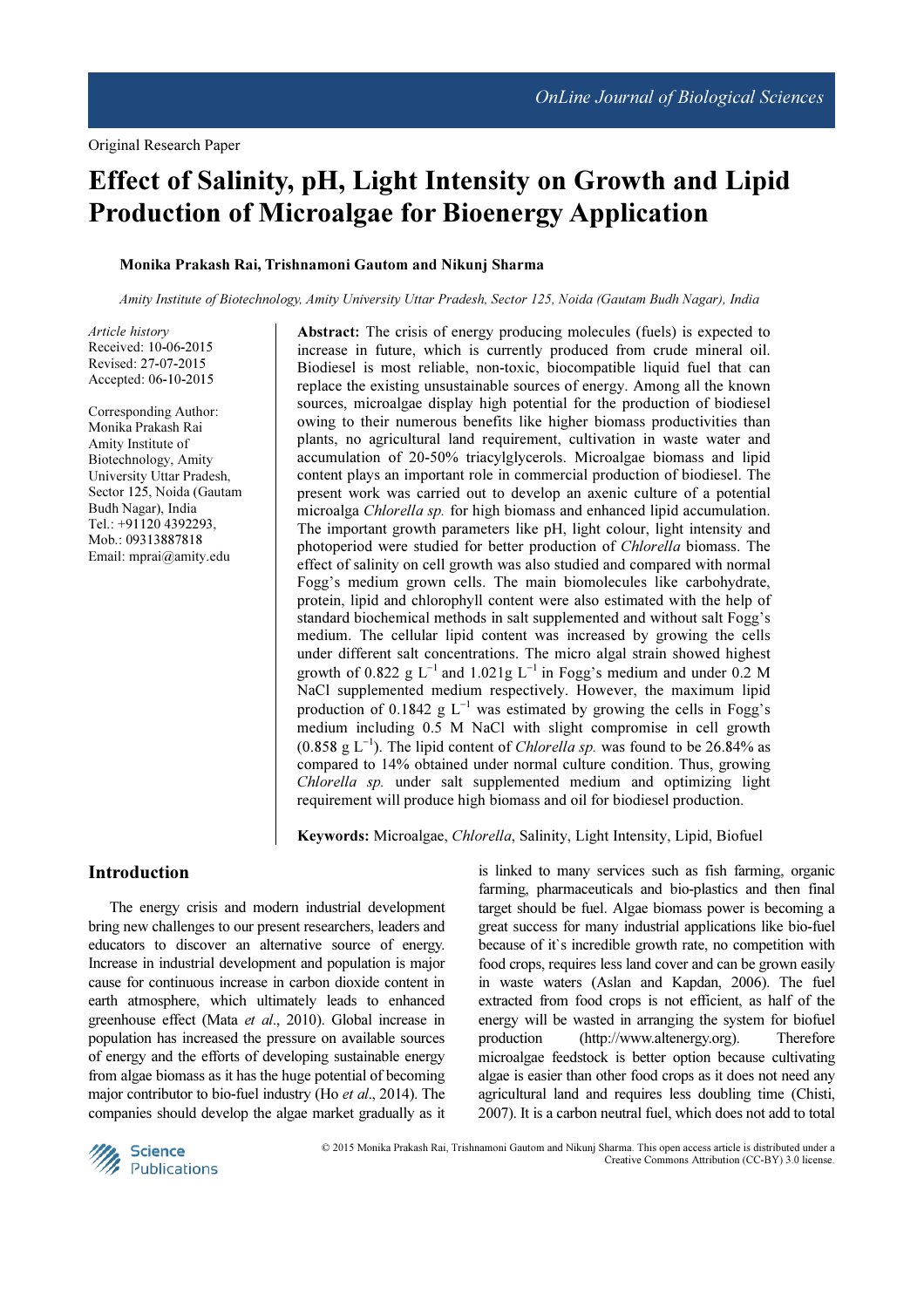carbon emissions as it absorbs same amount of carbon dioxide during its growth phase (Hossain et al., 2008). Although the production of algae is much better than the other raw materials, but due to low lipid productivity, it is still not commercially viable (Nigam et al., 2011).

Algae have the capability to manipulate it`s growth rate as well as its biochemical composition under varying physiochemical conditions (Al-Qasmi et al., 2012). Researchers have been trying to manipulate the algae biomass by various physiochemical parameters, genetic engineering, light sensitive photo-bioreactors etc. Various stress conditions have been studied with different experimental setups to obtain the desired lipid in high amount for biodiesel production (Sharma et al., 2012; Fan et al., 2014). Moreover an alga has the potential to survive and manipulate the lipid metabolic pathways under varying physiochemical conditions (Mohammed et al., 2013). Stress conditions such as nitrogen deprivation and ferrous sulfate treatment resulted in high lipid generation in Chlorella Vulgaris (Guschina and Harwood, 2006). Various physiochemical parameters are known to influence the lipid content of microalgae such as light intensity, pH, salinity, temperature, nitrogen, salinity etc (Behnaz et al., 2013; Yeesang and Cheirsilp, 2011; Liang et al., 2011).

The present study focused on the enhancement of growth and lipid accumulation of Chlorella sp. The effect of high salinity, light intensity, photoperiod, pH, on growth and lipid production were determined.

# Materials and Methods

#### Microalgae and Growth Medium

The microalga strain used for this study is freshwater green algae Chlorella sp., which was purchased from National Chemical Laboratory, Pune and grown photoautotrophically in Fogg's medium (Rai et al., 2013). The medium was sterilized before inoculation.

#### Cell Growth and Biomass Estimation

The microalga strain was cultured in 500 mL Fogg's medium contained in cotton stoppered 1l Erlenmeyer flasks at temperature  $28 \pm 1$ °C with 24 h fluorescent illumination (40 watt, white tube light). The cultures were subjected to intermittent shaking in orbital shaker at 150 rpm, 28±1°C and sub cultured at every 15 days. A preliminary experiment was conducted to study the cell growth of the microalga strain without any stress. Cell growth was monitored by measuring the optical density at 660 nm by UV/visible spectrophotometer (Shimadzu UV-1650) at every third day. Algal biomass was collected by centrifuging the algal cultures at 8000 rpm for 10 min on the 15th day of inoculation. To obtain the dried algal biomass, the supernatant was discarded and the pellets were oven dried at 60°C. The total biomass was then determined gravimetrically and expressed in  $g L^{-1}$ .

## Effect of Levels of Salinity on Algae Growth

The effect of a range of salinity levels (0M, 0.2M, 0.5M, 0.8M, 1.1M) on growth rate of Chlorella sp. was carried out in order to know its salinity tolerance and to examine if this inducing stress increases the lipid content. All cultures were initiated with an O.D. of about 0.1.

#### Estimation of Biochemical Components

## Lipid

The lipid was extracted through method Bligh and Dyer (1959). A mixture of 2 mL methanol and 1 mL chloroform was made and added to 1 g algal biomass. It was kept for 24 h at room temperature to dissolve the lipids properly. The mixture was centrifuged at 3000 rpm for 10 min. Supernatant was separated 2 mL of chloroform was again added to the pellets and shaken properly. It was again centrifuged at 3000 rpm for 5 min and supernatant was separated. After adding 2 mL of 1% KCL to the supernatant, two layers were formed. Lower layer was pipette out and weighed:

## Lipid Content  $(\%)$  = wt. of lipid  $(g) \times 100/$  wt. of culture (g)

#### Protein Estimation

The crude protein was determined by method (Lowry et al., 1951). The absorbance of the sample was checked and the concentration was determined using standard curve:

## Total Protein Content = wt. of protein (from  $BSA$  curve)  $X$  100/dry cell mass  $(g)$

#### Carbohydrate Measurement

The content of carbohydrate is estimated by the modified method of 3, 5-Dinitrosalicylic acid calorimetrically using 100 mg of dry algal powder (Miao et al., 2004). The carbohydrate content was estimated using DNS reagent and optical density of the sample was determined against the blank at 540 nm in a UV-visible spectrophotometer:

Carbohydrate Content  $(%) = wt$ . of carbohydrate (from Glucose standard curve)  $X100/dry$  cell mass (g)

#### Chlorophyll Estimation

A known aliquot of algal sample was centrifuged for 5 min and supernatant was discarded. The pellet was resuspended in the same amount of methanol and shaken thoroughly. The tubes were kept in hot water bath for 30 min and centrifuged. The absorbance was measured at 665 nm  $(A_{665})$  and Chlorophyll a was estimated according to equation (Mackinney, 1941):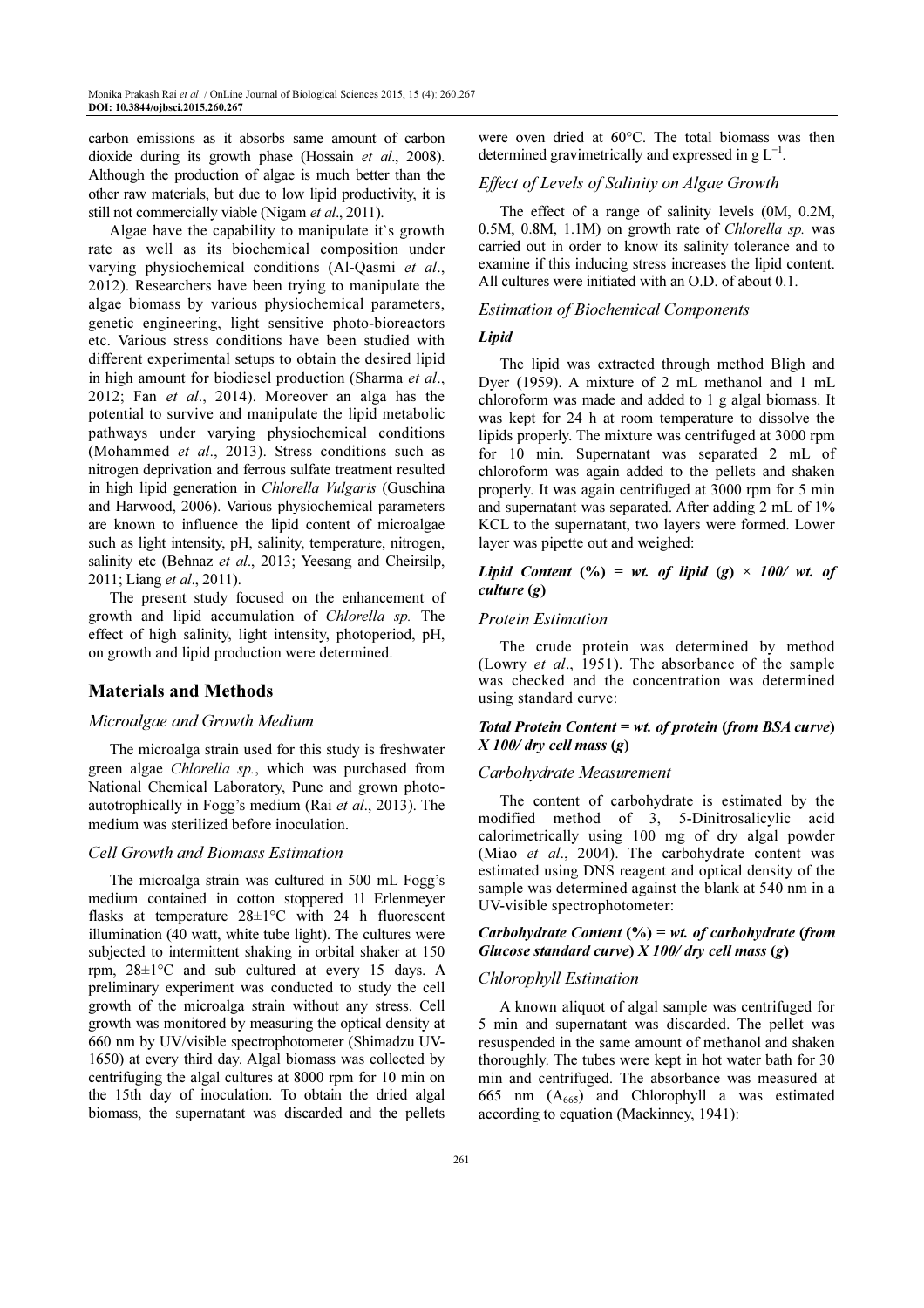## Chlorophyll a (mg/L) =  $13.42 \times A_{665}$

# Effect of Different Colour of Light on Algae Growth

Experiments were designed in different flasks to see the effect of colors (red, green, yellow and white) on algae growth. The different colored tube lights were provided as the photosynthesis process varies for different colors. Biomass production and lipid accumulation were estimated at each wavelength.

## Optimization of Light Intensity Needed for Algae Growth

The effect of different light intensities on algae growth and lipid production was measured by carrying out the experiment at different light intensities viz., 2100, 2700 and 3300 lux. The light intensity was measured by using Luxmetre (MEXTECH LX 1010B).

#### Growth of Algae at Various pH

The algal cultures were grown in Fogg's growth media with varying pH-5, 6, 7, 8 in order to determine the optimum pH that supports maximum growth and lipid accumulation. The culture was initiated with 0.1 OD. The pH was maintained using 1N NaCl and 1N HCl.

#### Effect of Light: Dark Period on Algae Growth

The effect of photoperiod on growth and lipid content of Chlorella sp. was determined by subjecting the samples to three different photoperiods for 15 days: 24 h light, 16 h light: 8 h dark and 8 h light: 16 h dark. The culture was initiated with 0.1 OD.

#### Statistical Analysis

To validate the results, all the experiments were performed in triplicates. Further, they have been repeated twice to ensure the reproducibility of the results and the average values are listed.

## Results and Discussion

## Time Couse Study of Microalga Growth Subjected to no Stress Vs Salinity

Microalga growth follows the different stages viz. lag, log, stationary and death phase of growth curve like in an ideal microbial population. The exponential phase was reached maximum in 360 h (15 days). The stationary phase starts after 360 h of growth and ends at nearly 500 h, which is the optimum time to harvest the cells and extract lipid (Fig. 1). The microalga cultures supplied with 0.2 M showed better growth than 0.5 M NaCl and reached the maximum biomass production at around 360 h as given by normal Fogg's grown cells.

## Growth and Lipid Accumulation at Different Salt Concentration

In order to know the microalga's salinity tolerance, Chlorella sp. was subjected to a range to salinity gradient. The algal cells can tolerate a lower NaCl concentration and thus it grows in the normal way but with an increase in NaCl concentration chlorophyll degradation takes place which leads to cell death (Table 1). Thus, optimum NaCl concentration is required for proper growth of the microalga, above or below which there is a decrement in growth rate (Ruangsomboon, 2012; Takagi et al., 2006). The microalga showed maximum biomass of 1.021  $g L^{-1}$  when subjected to 0.2 M NaCl concentration. This finding was in accordance to an earlier report by (Salama et al., 2013; Mohan and Devi, 2014). Studies on photosynthesis indicate that there is a requirement of chloride ion for the production of adenosine triphosphate and flavin mononucleotide by Hill reaction. Interestingly, Eyster et al. (1958) showed that autotrophically grown Chlorella sp require more chloride ion. Another finding by Talukdar et al., 2012 suggested the presence of salt tolerating enzymes in microalga which accounts for their growth under salinity induced conditions.

A negative trend in the growth rate of the microalga was observed when the NaCl concentration was further elevated to 0.5 M. This decrement in growth is due to the accumulation of reactive oxygen species (Kalita et al., 2011). However, studies of Asulabh et al. (2012; Kan et al., 2012) indicated that there is a positive relationship between oxidative stress and the triglyceride content. The microalga species showed highest lipid production of 0.1842  $g$  L<sup>-1</sup> at 0.5M and the lipid accumulation observed around 21.4% i.e., 1.6 times higher than the cells grown in normal Fogg's media. This is at par with the findings of Dujjanutat and Kaewkannetra (2011) which stated that oxidative stress significantly induces lipid accumulation in freshwater species.

Table 1. Effect of NaCl concentration on cell growth and lipid accumulation

| Table 1. Effect of tyact concentration on cent growth and fipld accumulation |                          |                       |  |  |  |  |
|------------------------------------------------------------------------------|--------------------------|-----------------------|--|--|--|--|
| Biomass production $(g/L)$                                                   | Lipid production $(g/L)$ | Lipid content $(\% )$ |  |  |  |  |
| $0.822 \pm 0.043$                                                            | $0.1108 \pm 0.005$       | 13.47                 |  |  |  |  |
| 1.021±0.070                                                                  | $0.1525 \pm 0.017$       | 15.00                 |  |  |  |  |
| $0.858 \pm 0.009$                                                            | $0.1842 \pm 0.068$       | 21.40                 |  |  |  |  |
| $0.108 \pm 0.036$                                                            | $0.008 \pm 0.0050$       | 7.40                  |  |  |  |  |
| $0.016 \pm 0.021$                                                            | $0.0005 \pm 0.007$       | 3.12                  |  |  |  |  |
|                                                                              |                          |                       |  |  |  |  |

Data are expressed as mean  $\pm$  SD, n=3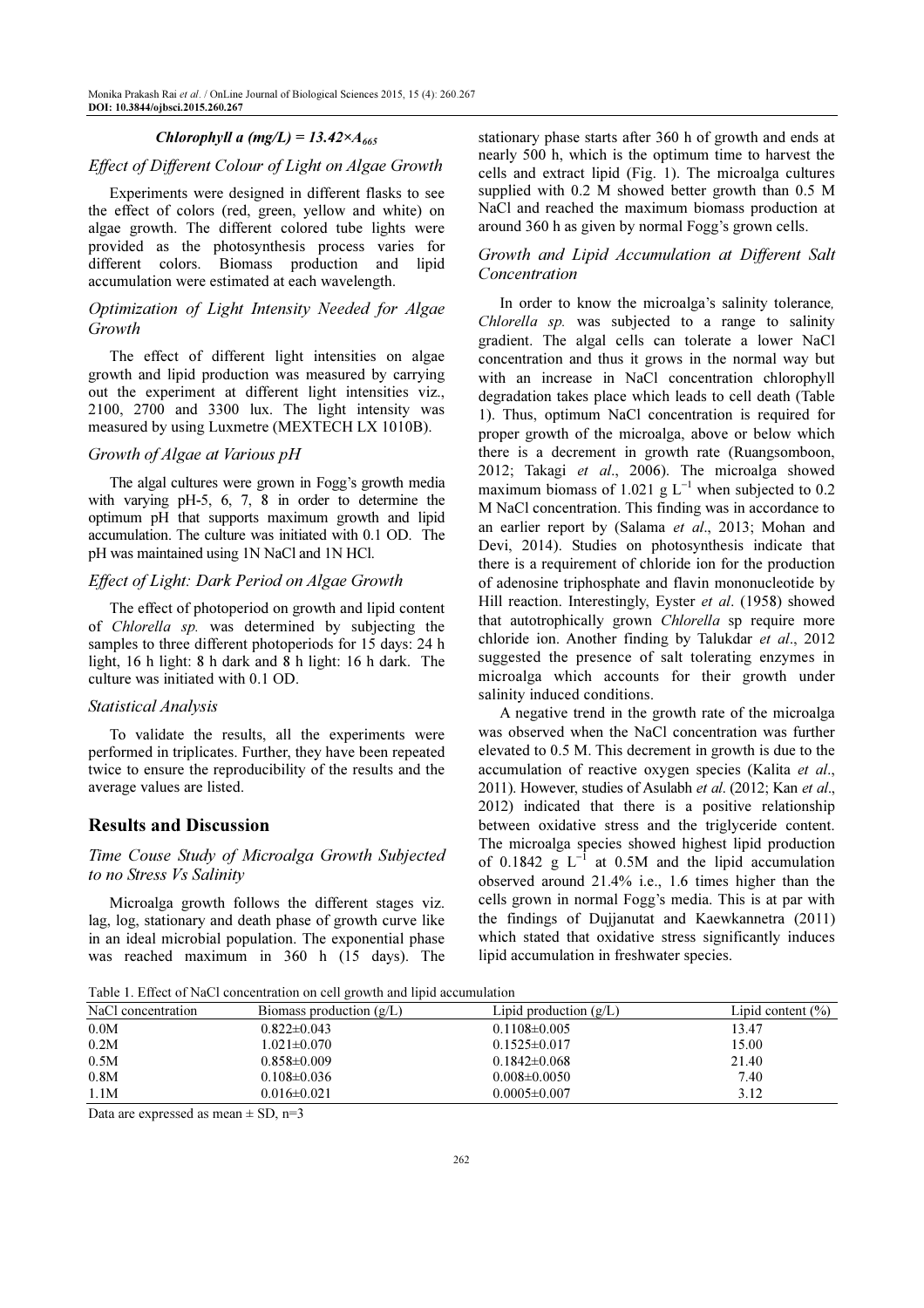

Fig. 1. Growth of Chlorella sp. under normal Fogg's medium and with salt (0.2M and 0.5 M NaCl)



Fig. 2. Estimation of biochemical components of Chlorella sp. under salt supplemented and without salt culture medium

The basic biochemical estimation for Chlorella sp. i.e., protein, carbohydrate, lipid and chlorophyll content were determined with and without salt supplementation (Fig. 2). Protein content was 38.46% and carbohydrate content was 40.06% obtained in the cells grown under normal Fogg's medium. Total Chlorophyll and lipid were also calculated as 9.17 and 14.64% respectively. Lipid accumulation of cells grown under salt was increased to 21.24% and carbohydrate was decreased to 32.80%. The chlorophyll content and protein contents were not much changed and recorded 8.15 and 34.57% respectively. The possible explanation for lipid enhancement is the metabolic pathway of algae is triggered towards lipid accumulation by the synthesis of acetyl Co A rather than the formation of hexose. In the present study, the comparison of biochemical contents of Chlorella sp. is first time done with and without NaCl supplemented medium.

# Optimization of Light Intensities and Colour of Light on Cell Growth and Lipid Accumulation

Cells grown under red coloured light showed best growth among all coloured lights used in the experiment. Yellow and white light also had good effect on cell growth while green light showed minimum cell growth. The highest lipid obtained was  $0.0921g$  L<sup>-1</sup> when algae were grown under red light. The lipid obtained was  $0.0761$  g L<sup>-1</sup> and 0.0813 g  $\overline{L}^{-1}$  for yellow and white (control) light respectively. The lowest lipid obtained was 0.0210g/L when algae were grown under green light (Table 2).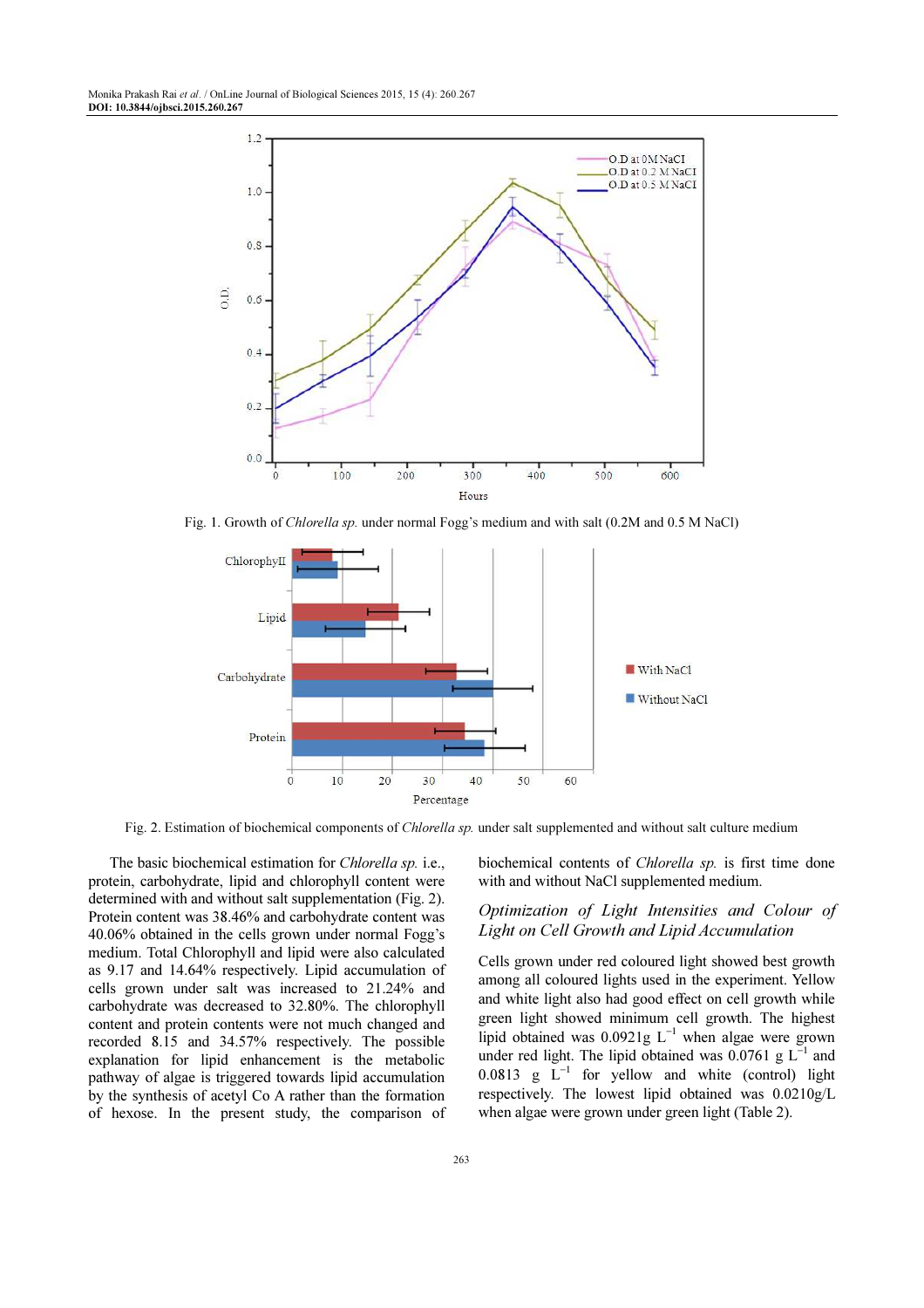Monika Prakash Rai et al. / OnLine Journal of Biological Sciences 2015, 15 (4): 260.267 DOI: 10.3844/ojbsci.2015.260.267

| Table 2. Effect of unferent light colours on growth and hold production |                         |                          |                       |  |  |
|-------------------------------------------------------------------------|-------------------------|--------------------------|-----------------------|--|--|
| Color                                                                   | Dry cell weight $(g/L)$ | Lipid production $(g/L)$ | Lipid content $(\% )$ |  |  |
| White (Control)                                                         | 0.5526                  | 0.0713                   | 12.90                 |  |  |
| Red                                                                     | 0.6996                  | 0.0921                   | 13.10                 |  |  |
| Yellow                                                                  | 0.5992                  | 0.0761                   | 12.70                 |  |  |
| Green                                                                   | 0.2894                  | 0.0210                   | 7.25                  |  |  |

Table 2. Effect of different light colours on growth and lipid production

|  |  |  |  | Table 3. Effect of various light intensities on growth and lipid production |
|--|--|--|--|-----------------------------------------------------------------------------|
|  |  |  |  |                                                                             |

| Light intensity (lux) | Dry weight $(g/L)$ | Lipid $(g/L)$ | Lipid content $(\% )$ |
|-----------------------|--------------------|---------------|-----------------------|
| 2100                  | 0.5426             | 0.0741        | 13.60                 |
| 2700                  | .0500              | 0.2042        | 19.44                 |
| 3300                  | 0.6743             | 0.0943        | 13.90                 |



Fig. 3. Biomass and lipid production under different pH (5, 6, 7 and 8)



Fig. 4. Biomass and lipid production under different Light: Dark period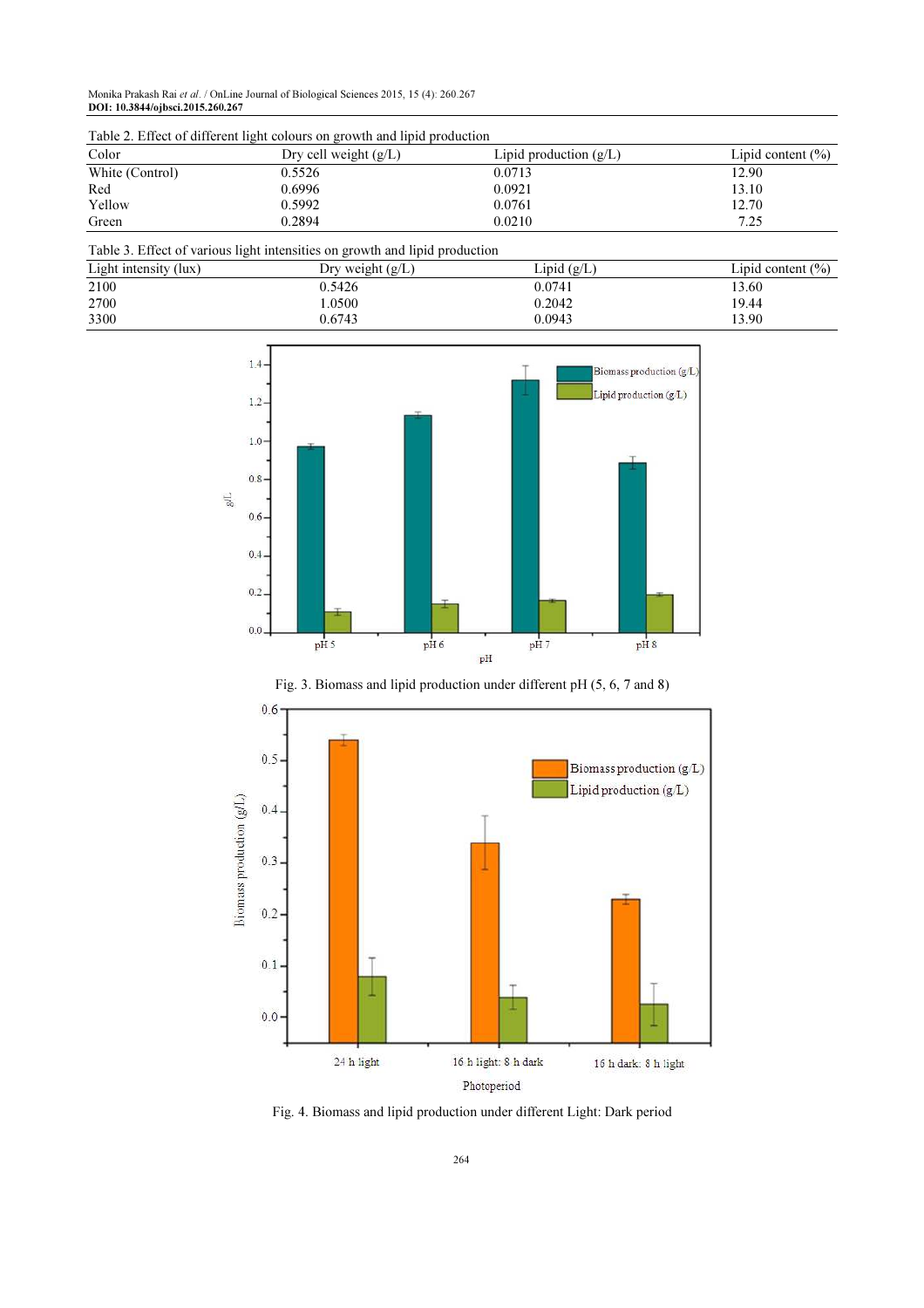Light intensity also has much effect on the growth of Chlorella sp. The maximum growth rate increased only up to a certain limit of light intensity i.e., 2700 lux. Maximum biomass was obtained i.e.,  $1.050 \text{ g L}^{-1}$  at 2700 light intensity whereas when the culture was grown under 3300 lux the biomass was decreased to 0.6743 g  $L^{-1}$  (Table 3). The highest lipid obtained was 0.2042 g L −1 when the flask was kept under 2700 lux and the total lipid accumulation was achieved 19.4% that is more than the lipid obtained when grown at other intensities (Table 3). The experiments were run without adding salt and at pH of 7.0.

# Cell Growth and Lipid Accumulation under Various pH

The actual mechanism of lipid accumulation due to pH induced stress is not yet known. But a few reports like that of Guckert and Cooksey (1990) on Chlorella CHLOR-1 predicted that alkaline pH reduces the cell release from autospore thereby inducing lipid accumulation. This finding was further supported by the morphological observations by Gardner *et al.* (2011) and also by Shah et al. (2013). Similar results were recorded in present experiment, where Chlorella sp. showed maximum lipid production of 0.1995 g  $L^{-1}$  with lipid accumulation of 23% at pH 8 (Fig. 3).

# Effect of Light: Dark Period on Algal Growth and Lipid Accumulation

Though, photosynthesis and cell photoacclimatization are both light driven, the response for photoperiod is different for different microalgal species. In our present study, Chlorella sp. showed highest biomass and lipid production of 0.54  $g L^{-1}$  and 0.0791 g  $L^{-1}$  respectively when exposed to 24 h light as shown in Fig. 4. Haiying et al. (2011) have reported similar result for the microalgal species Chlorella minutissima and other algal species also supports our results viz. S. dimorphus and S. quadricauda (Goswami and Kalita, 2011), P. lutheri (Shah et al., 2013) and S. obliquus and B. braunii (Krzemińska et al., 2014).

The range of all influential parameters were studied and it was found that the Chlorella sp. showed highest growth of 1.175  $g L^{-1}$  and lipid content of 26.84% at 24 h photoperiod, pH 8.0 and 0.5 M NaCl concentration, keeping light intensity of 2700 lux. There is approximately two times increase in lipid content of Chlorella sp. after keeping all the optimized condition with salt supplemented medium.

# Conclusion

The present work was carried out to maintain an axenic culture of the microalga Chlorella sp. for high biomass and enhanced lipid accumulation. The microalgal strain Chlorella sp. was chosen because of their faster growth rate. The maximum lipid production of 0.1842  $g$  L<sup>-1</sup> was achieved by growing the cells in Fogg's medium including 0.5 M NaCl with slight compromise in cell growth (0.858 g  $L^{-1}$ ). Light intensity also has high impact on lipid accumulation of Chlorella cells. After optimizing pH, light intensity and photoperiod of the algal culture, the cellular lipid content of 26.8% for Chlorella sp. was obtained as compared to 14% obtained under normal culture condition. It was therefore recommended that further experiments will be carried out to characterize the lipid produced from the Chlorella sp. for its applications in biofuels industries.

# Acknowledgment

This work was financially supported by a project grant (Ref. No. DST/TSG/AF/2009/101) from Department of Science and Technology, Govt. of India, New-Delhi. Authors are grateful for financial support.

# Author's Contributions

Monika Prakash Rai: Mentor and Principal Investigator on the current funded project.

Trishnamoni Gautom: Handled the dissertation work on Chlorella growth and biodiesel production.

Nikunj Sharma: Conducting experiments on the effect of color and light on Algae biomass and lipid.

# Ethics

This article is original and contains unpublished material. The corresponding author confirms that all of the other authors have read and approved the manuscript and no ethical issues involved.

# References

- Al-Qasmi, M., N. Raut, S. Talebi, S. Al-Rajhi and T. Al-Barwani, 2012. A review of effect of light on microalgae growth. Proceedings of the World Congress on Engineering, Jul. 4-6, WCE, London, U.K., pp: 1-3.
- Aslan, S. and I.K. Kapdan, 2006. Batch kinetics of nitrogen and phosphorus removal from synthetic wastewater by algae. Ecol. Eng., 28: 64-70. DOI: 10.1016/j.ecoleng.2006.04.003
- Asulabh, K.S., G. Supriya and T.V. Ramachandra, 2012. Effect of salinity concentrations on growth rate and lipid concentration in Microcystis sp., Chlorococcum sp. and Chaetoceros sp. Proceedings of the National Conference on Conservation and Management of Wetland Ecosystems, Nov. 6-9, LAKE, Kottayam, Kerala, pp: 27-32.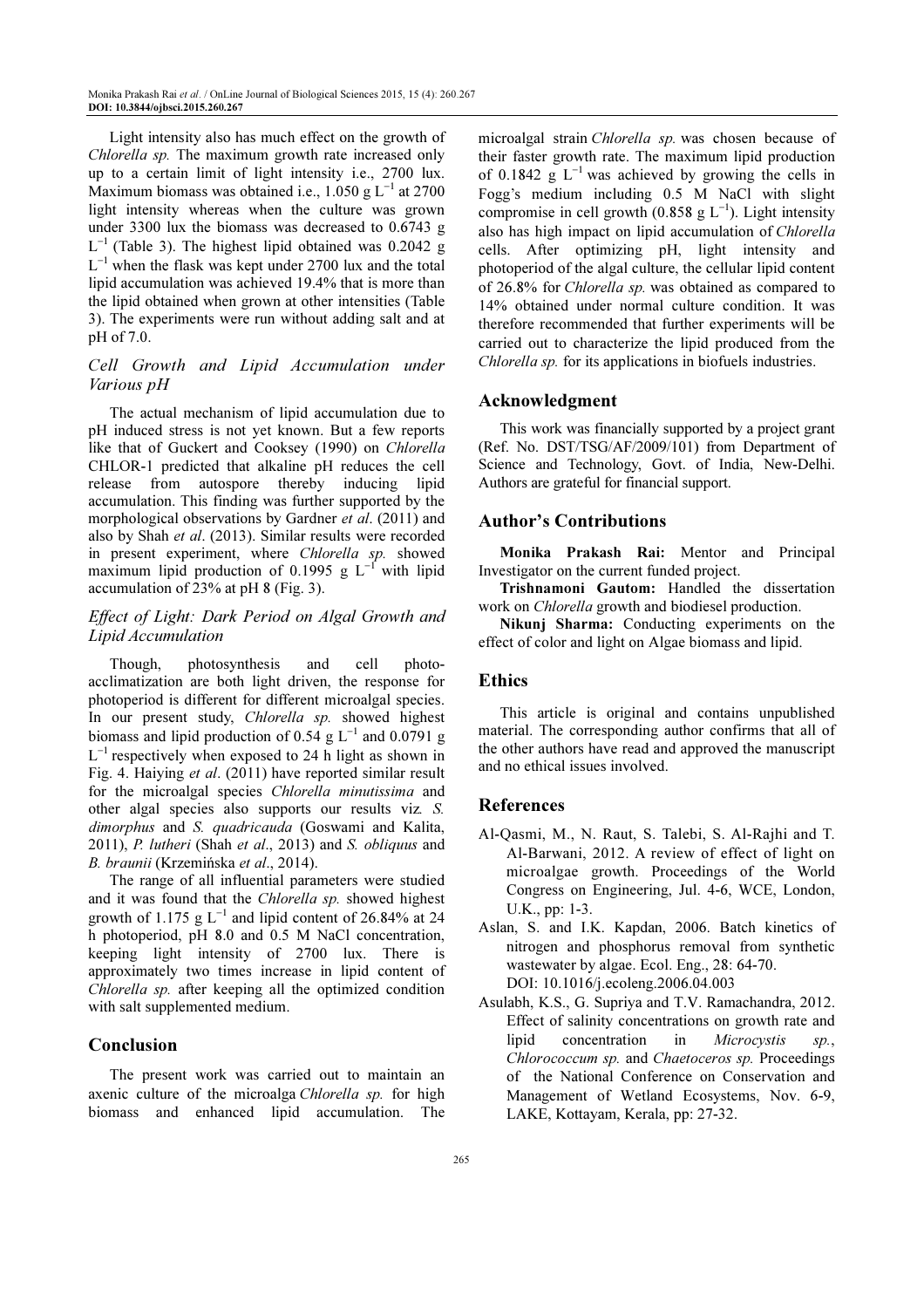- Behnaz, R.P., K. Laila, B.R. Michael, C. Xavier and V.C. Knud, 2013. Effect of light quality and nitrogen availability on the biomass production and pigment content of Palmaria palmate (Rhodophyta). Chem. Eng. Trans., 32: 967-972.
- Bligh, E.G. and W.J. Dyer, 1959. A rapid method of total lipid extraction and purification. Canadian J. Biochem. Physiol., 37: 911-917. DOI: 10.1139/o59-099
- Chisti, Y., 2007. Biodiesel from microalgae. Biotechnol. Adv., 25: 294-306.

DOI: 10.1016/j.biotechadv.2007.02.001

- Dujjanutat, P. and P. Kaewkannetra, 2011. Effects of wastewater strength and salt stress on microalgal biomass production and lipid accumulation. World Acad. Sci. Eng. Technol., 60: 1163-1168.
- Eyster, H.C., T.E. Brown and H.A. Tanner, 1958. Mineral Requirements for Chlorella Pyrenoidosa Under Autotrophic and Heterotrophic Conditions. Academic Press, New York, pp: 174.
- Fan, J., Y. Cui, M. Wan, W. Wang and Y. Li, 2014. Lipid accumulation and biosynthesis genes response of the oleaginous chlorella pyrenoidosa under three nutrition stressors. Biotechnol. Bio Fuels, 7: 17-17. DOI: 10.1186/1754-6834-7-17
- Gardner, R., P. Peters, B. Peyton and K.E. Cooksey, 2011. Medium pH and nitrate concentration effects on accumulation of triacylglycerol in two members of the chlorophyta. J. Applied Phycol., 23: 1005-1016. DOI: 10.1007/s10811-010-9633-4
- Guckert, J. and K. Cooksey, 1990. Triglyceride accumulation and fatty acid profile changes in Chlorella (Chlorophyta) during high pH-induced cell cycle inhibition. J. Phycol., 26: 72-79. DOI: 10.1111/j.0022-3646.1990.00072.x
- Goswami, R.C.D. and M.C. Kalita, 2011. Scenedesmus dimorphus and Scenedesmus quadricauda: Two potent indigenous microalgae strains for biomass production and  $CO^2$  mitigation-A study on their growth behavior and lipid productivity under different concentration of urea as nitrogen source. J. Algal Biomass Utilization, 2: 42-49.
- Guschina, I.A and J.L. Harwood, 2006. Lipids and lipid metabolism in eukaryotic algae. Progress Lipid Res., 45: 160-186. DOI: 10.1016/j.plipres.2006.01.001

http://www.altenergy.org/renewables/biomass.html

- Haiying, T., M. Chen, M.E.D. Garcia, A. Nadia and K.Y. Simon, 2011. Culture of microalgae chlorella minutissima for biodiesel feedstock production. Biotechnol. Bioeng., 108: 2280-2287. DOI: 10.1002/bit.23160
- Ho, S.H., A. Nakanishi, X. Ye, J.S. Chang and K. Hara 2014. Optimizing biodiesel production in marine Chlamydomonas sp. JSC4 through metabolic profiling and an innovative salinity-gradient strategy. Biotechnol. Biofuels, 7: 97-97. DOI: 10.1186/1754-6834-7-97

Hossain, S., A. Salleh, A.N. Boyce, P. Chowdhury and M. Naqiuddin, 2008. Biodiesel fuel production from algae as renewable energy. Am. J. Biochem. Biotechnol., 4: 250-254.

DOI: 10.3844/ajbbsp.2008.250.254

- Krzemińska, I., B. Pawlik-Skowrońska, M., Trzcińska and J. Tys, 2014. Influence of photoperiods on the growth rate and biomass productivity of green microalgae. Bioprocess Biosyst. Eng., 37: 735-741. DOI: 10.1007/s00449-013-1044-x
- Kalita, N., G. Baruah, R.C.D. Goswami, J. Talukdar and M.C. Kalita, 2011. Ankistrodesmus falcatus: A promising candidate for lipid production, its biochemical analysis and strategies to enhance lipid productivity. J. Microbiol. Biotechnol. Res., 1: 148-157.
- Kan, G., C. Shi, X. Wang, Q. Xie and M. Wang et al., 2012. Acclimatory responses to high-salt stress in Chlamydomonas (Chlorophyta, Chlorophyceae) from Antarctica. Acta Oceanol. Sinica, 31: 116-124. DOI: 10.1007/s13131-012-0183-2
- Liang, G., Y. Mo, J. Tang and Q. Zhou, 2011. Improve lipid production by pH shifted strategy in batch culture of Chlorella protothecoides. Afr. J. Microbiol. Res., 5: 5030-5038.
- Lowry, O.H., N.J. Rosebrough, A.L. Farr and R.J. Randall, 1951. Protein measurement with the Folin phenol reagent. J. Biol. Chem., 193: 265-275. PMID: 14907713
- Mackinney, G., 1941. Absorption of light by chlorophyll solutions. J. Biol. Chem., 140: 315-322.
- Mata, T.M., A.A. Martins and N.S. Caetano, 2010. Microalgae for biodiesel production and other applications: A review. Renewable Sustainable Energy Rev., 14: 217-232. DOI: 10.1016/j.rser.2009.07.020
- Miao, X., Q. Wu and C. Yang, 2004. Fast pyrolysis of microalgae to produce renewable fuels. J. Analytical Applied Pyrolysis, 71: 855-863. DOI: 10.1016/j.jaap.2003.11.004
- Mohammed, B., Y. El-Ayoty, A., E.F. Abomohra, S.A. El-Ghany and A. Esmael, 2013. Optimization of growth and lipid production of the chlorophyte microalga chlorella vulgaris as a feedstock for biodiesel production. World Applied Sci. J., 28: 1536-1546. DOI: 10.5829/idosi.wasj.2013.28.11.1918
- Mohan, S.V. and M.P. Devi, 2014. Salinity stress induced lipid synthesis to harness biodiesel during dual mode cultivation of mixotrophic microalgae. Bioresource Technol., 165: 288-294. DOI: 10.1016/j.biortech.2014.02.103
- Nigam, S., M.P. Rai and R. Sharma, 2011. Effect of nitrogen on growth and lipid content of Chlorella pyrenoidosa. Am. J. Biochem. Biotechnol., 7: 126-131. DOI: 10.3844/ajbbsp.2011.124.129